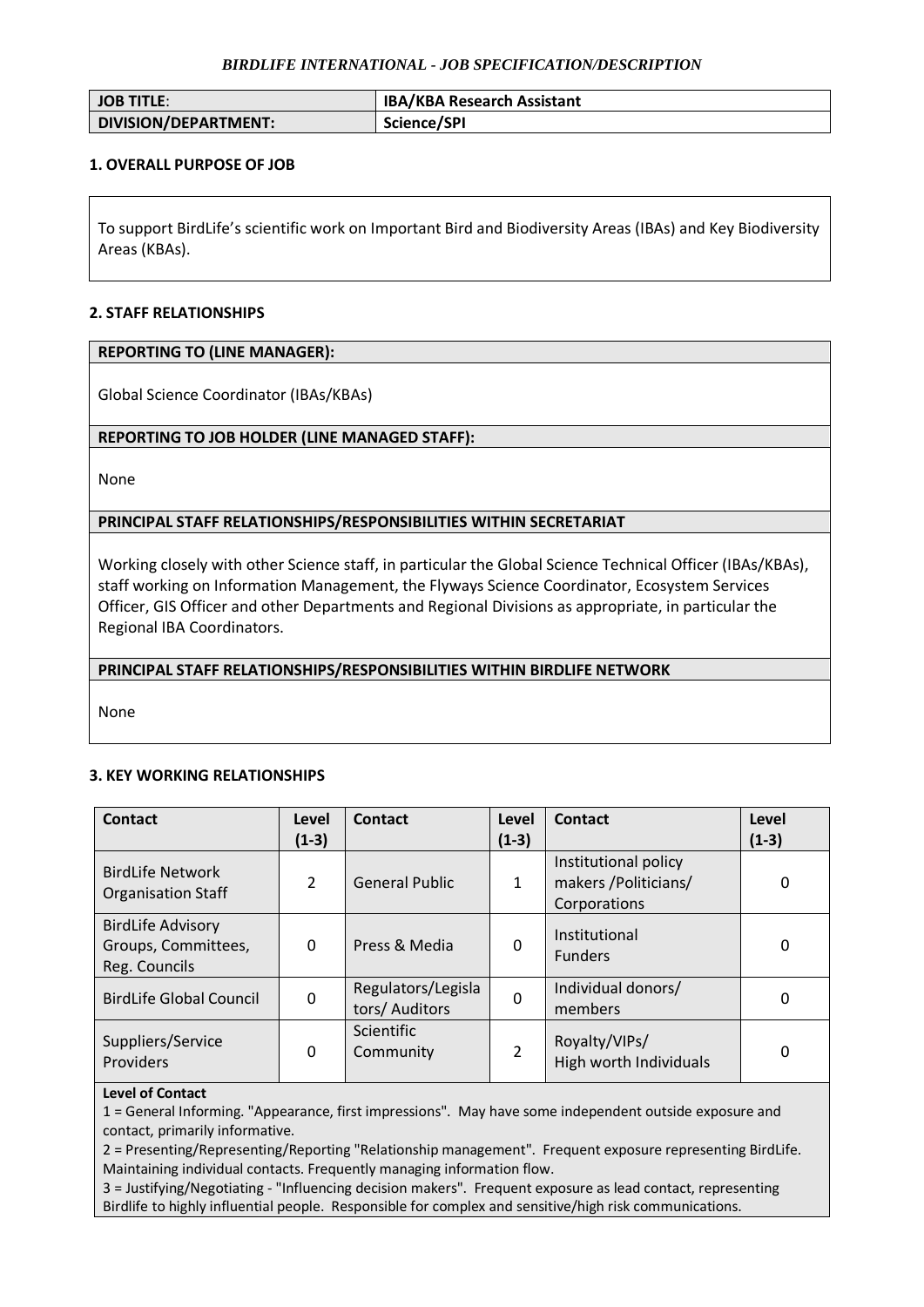# *BIRDLIFE INTERNATIONAL - JOB SPECIFICATION/DESCRIPTION*

## **4. MAIN DUTIES/WORK PROGRAMME RESPONSIBILITIES**

#### By main work area:

Supporting BirdLife's IBA/KBA science, including

- Supporting BirdLife Partners to maintain and update their IBA inventories and to identify Key Biodiversity Areas, including by mobilising and helping to update key datasets, working closely with Regional IBA Coordinators
- Supporting the Senior Biodiversity Data Manager and GIS Officer to improve GIS data on IBA/KBA boundaries, working closely with BirdLife Partners and others to fill gaps in the dataset and resolve deficiencies in the data
- Helping to develop and maintain materials on IBAs and KBAs on BirdLife's Hatch website, as a repository of resources on IBA/KBA science for BirdLife Partners.
- Assisting the Global Science Coordinator (IBAs/KBAs) to check and validate IBA proposals, and increase consistency in the verification process implemented by Regional IBA Coordinators through developing documentation of standardised procedures
- Undertaking IBA/KBA data extraction and analysis as needed
- Supporting the Global Science Coordinator (IBAs/KBAs) in other aspects of our science work on IBAs/KBAs
- Supporting other Science team members as needed, particularly the Chief Scientist, Global Flyways Science Coordinator, and Ecosystem Services Officer.

| <b>RESPONSIBILITY AREA</b>                | <b>LEVEL OF AUTHORITY</b>                                               |
|-------------------------------------------|-------------------------------------------------------------------------|
| <b>Financial/Budgetary</b>                | None                                                                    |
| <b>Contracts – Funders</b>                | None                                                                    |
| Contracts $-$<br><b>Staff/Consultants</b> | None                                                                    |
| <b>Contracts – Service</b><br>providers   | None                                                                    |
| <b>Legal Responsibility</b>               | None                                                                    |
| <b>Other</b>                              | Responsible for ensuring work is completed to high scientific standards |

### **5. LIMITS OF AUTHORITY/RESPONSIBILITY FOR RESOURCES**